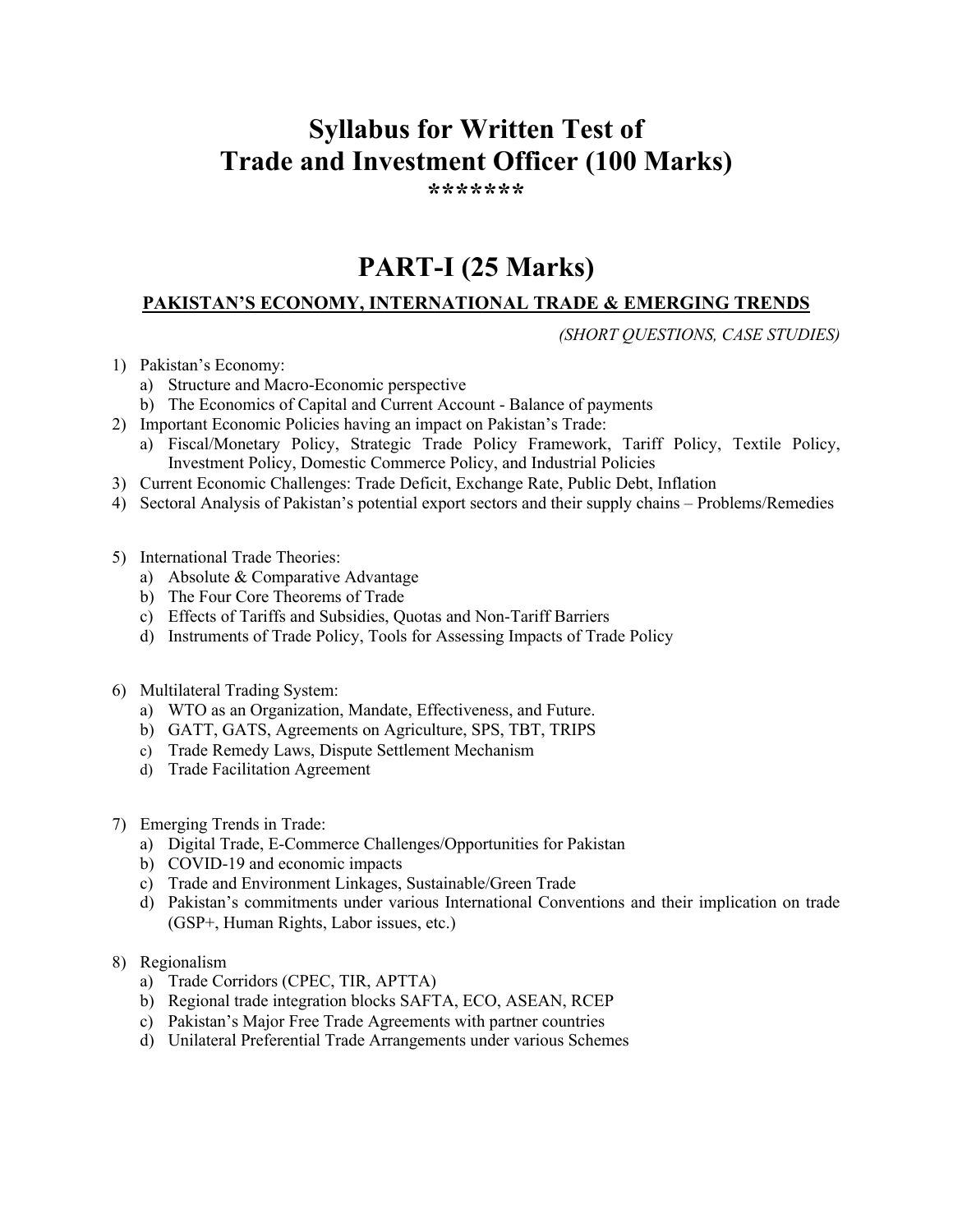### **PART-II (25 Marks)**

### **TRADE AND INVESTMENT PROMOTION**

#### *(STRUCTURED QUESTIONS, CASE STUDIES)*

#### 1. TRADE PROMOTION

- 1.1. Trade Promotion Tools
	- 1.1.1. Conventional Methods: International Trade Exhibitions, Delegations to/from Pakistan, Single Country Fair, Product Specific Launches/Events, Road Shows, etc.
- 1.2. Organizational structures for promotion of trade
	- 1.2.1. Role and Functions of Trade Development Authority of Pakistan, Chambers of Commerce and Industries, Trade Associations, Directorate General of Trade Organizations, Trade Dispute Resolution Organization, Animal Quarantine Department, Plant Protection Department, Marine Fisheries Department and Pakistan Software Export Board, etc.
	- 1.2.2. Opportunities in Government procurements of host countries
- 1.3. Business Networking/Institutional Linkages
	- 1.3.1. Bilateral Government to Government and Business to Business trade-related forums
	- 1.3.2. Managing Trade Leads, Matchmaking.
	- 1.3.3. Networking tools/international best practices
- 1.4. Modern Tools
	- 1.4.1. Digital/E-Marketing
	- 1.4.2. Private think tanks/business support organizations

#### 2. INVESTMENT PROMOTION

- 2.1. Priority Sectors of Pakistan for Investment
- 2.2. Pakistan's Investment Policies Incentives, Opportunities for International Investors
- 2.3. Tools for Investment Promotion in Host Country
- 2.4. Investment Facilitation
- 2.5. Disputes on Investments Avoidance and Resolution
- 2.6. Branding Support, Special Investments like Venture Capitals

#### 3. MARKET INTELLIGENCE:

- 3.1. Assessment, Research & Analysis Techniques for Host Country Markets
- 3.2. Modus Operandi of Competitors in Host Market
- 3.3. Modes of acquiring information/Sources
- 3.4. Trade diplomacy to remove tariff/non-tariff barriers
- 3.5. Incoterms

#### 4. TOURISM PROMOTION, IMAGE BUILDINGS

- 4.1. Disseminating information on Tourism potential
- 4.2. Creating cross border linkages on Tourism